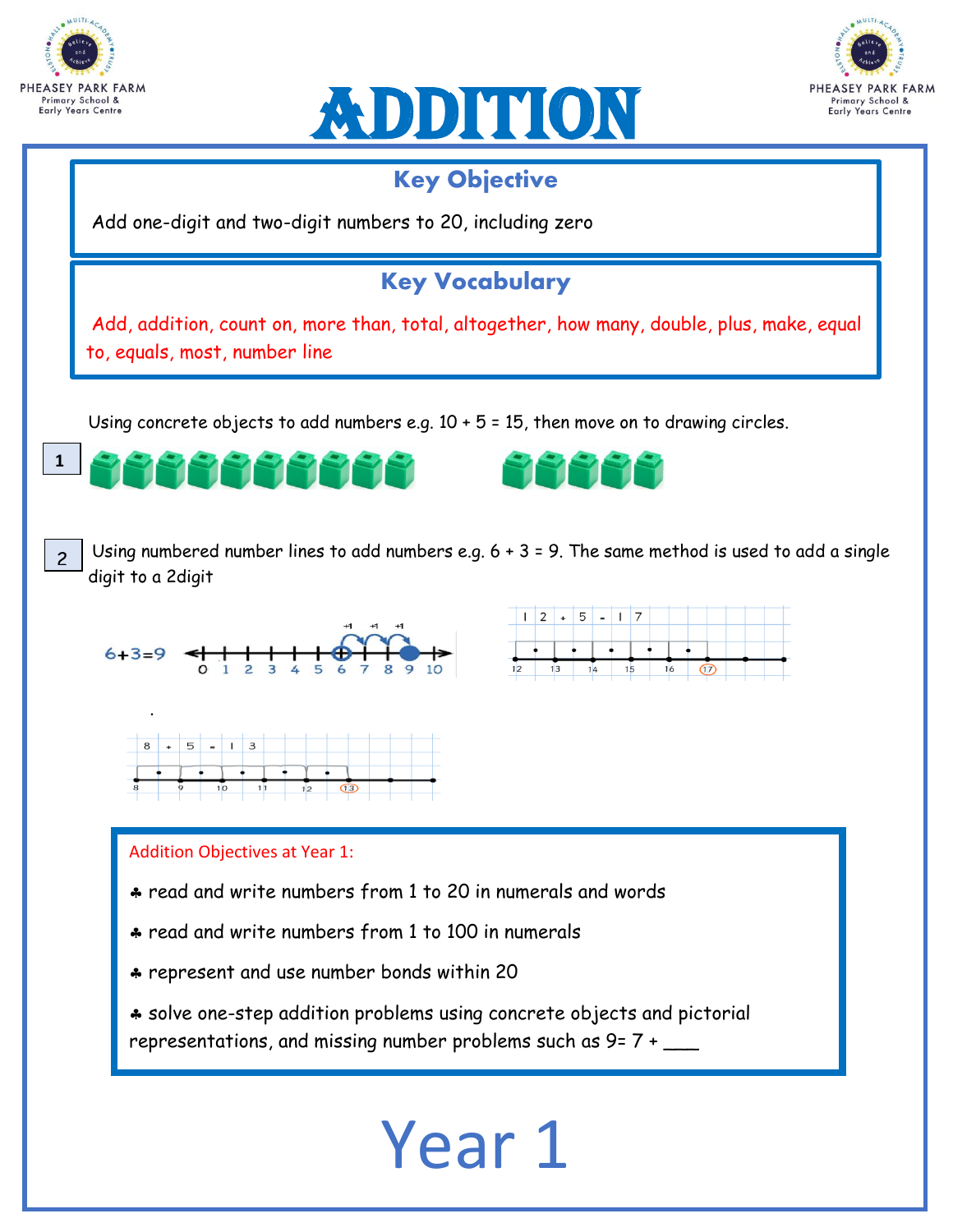





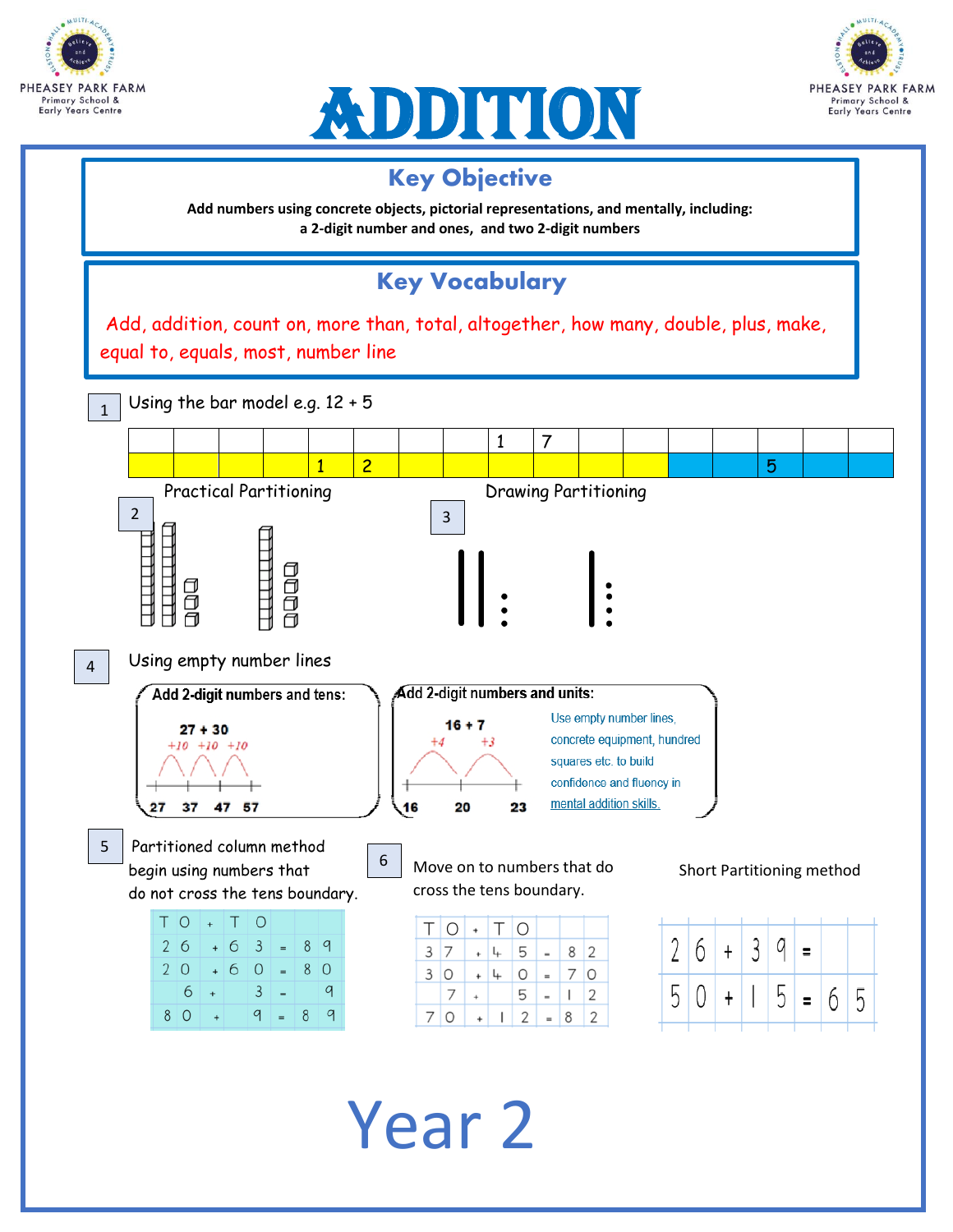

# Addition



#### **Key skills for addition at Y2:**

- -Add a 2-digit number and ones (e.g. 27+6)
- -Add a 2-digit number and tens (e.g.23+40)
- -Add pairs of 2-digit numbers (e.g.35+47)
- -Add three single-digit numbers (e.g.5 +9 +7)
- -Show that adding can be done in any order (the commutative law).
- -Recall bonds to 20 and bonds of tens to 100(30 +70)
- -Count in steps of 2, 3 and 5 and count in tens from any number.
- -Understand the place value of 2-digit numbers (tens and ones)
- -Compare and order numbers to 100 using  $\leftrightarrow$  and = signs.
- -Read and write numbers to at least 100 in numerals and words.
- -Solve problems with addition, using concrete objects, pictorial representations,
- involving numbers, quantities and measures, and applying mental and written methods.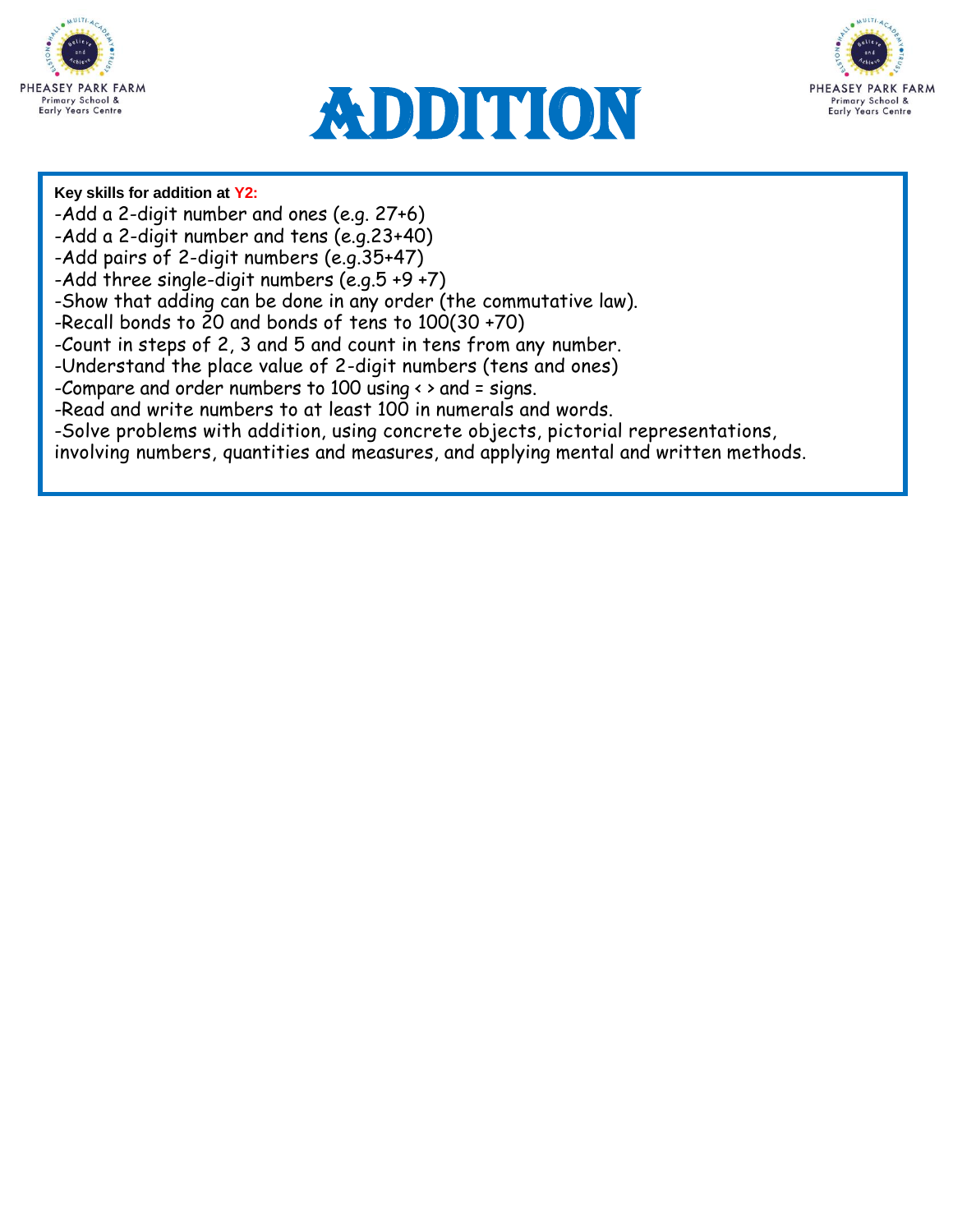





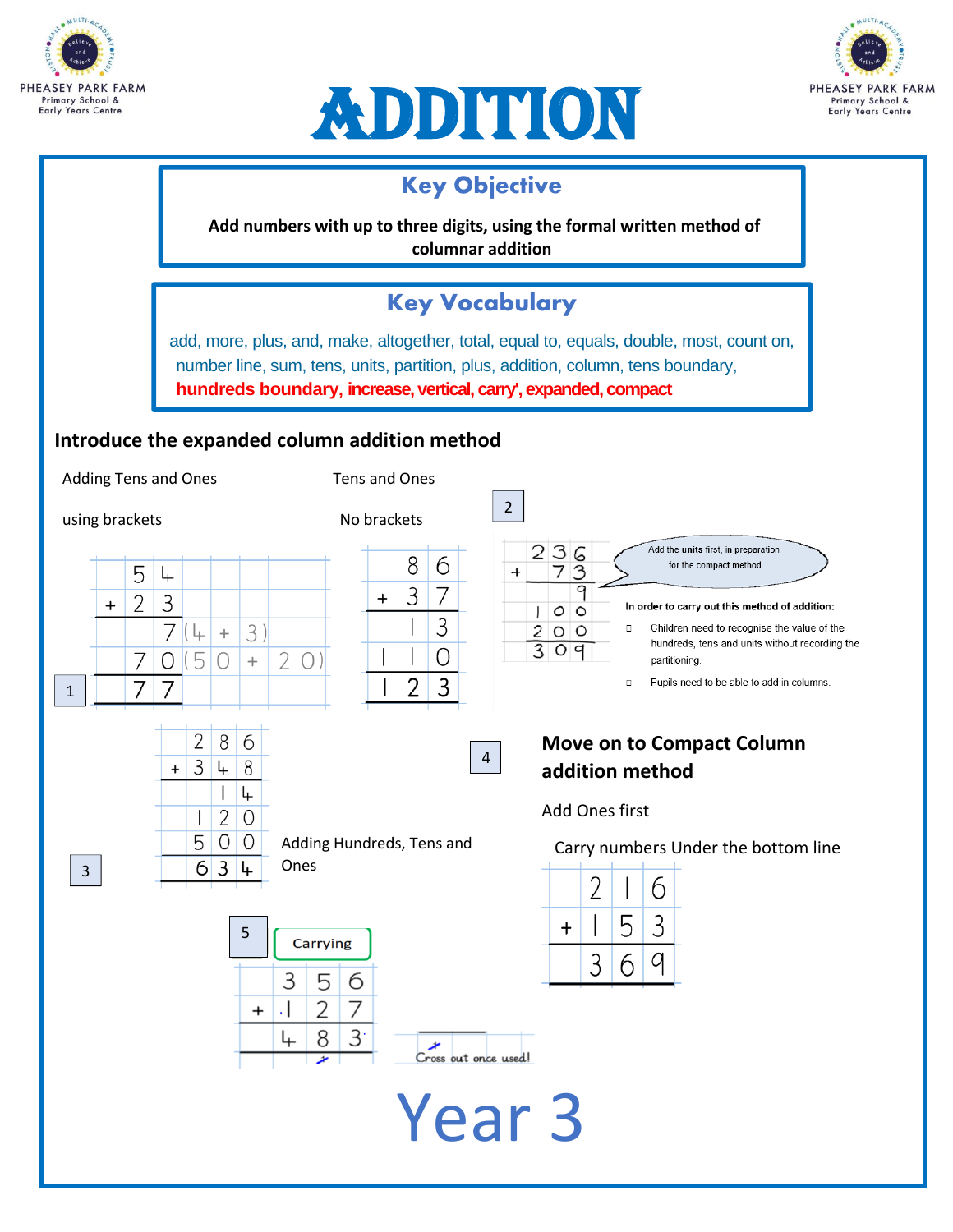![](_page_4_Picture_0.jpeg)

![](_page_4_Picture_1.jpeg)

![](_page_4_Picture_2.jpeg)

**Key skills for addition at Y3:**

- · Read and write numbers to 1000 in numerals and words.
- · Add 2-digit numbers mentally, incl. those exceeding 100.
- · Add a three-digit number and ones mentally (175 + 8)
- · Add a three-digit number and tens mentally (249 + 50)
- · Add a three-digit number and hundreds mentally (381 + 400)
- · Estimate answers to calculations, using inverse to check answers.

· Solve problems, including missing number problems, using number facts, place value, and more complex addition.

· Recognise place value of each digit in 3-digit numbers (hundreds, tens, ones.)

1 2 · Continue to practise a wide range of mental addition strategies, i.e. number bonds,

adding the nearest multiple of 10, 100, 100 and adjusting, using near doubles,

partitioning and recombining.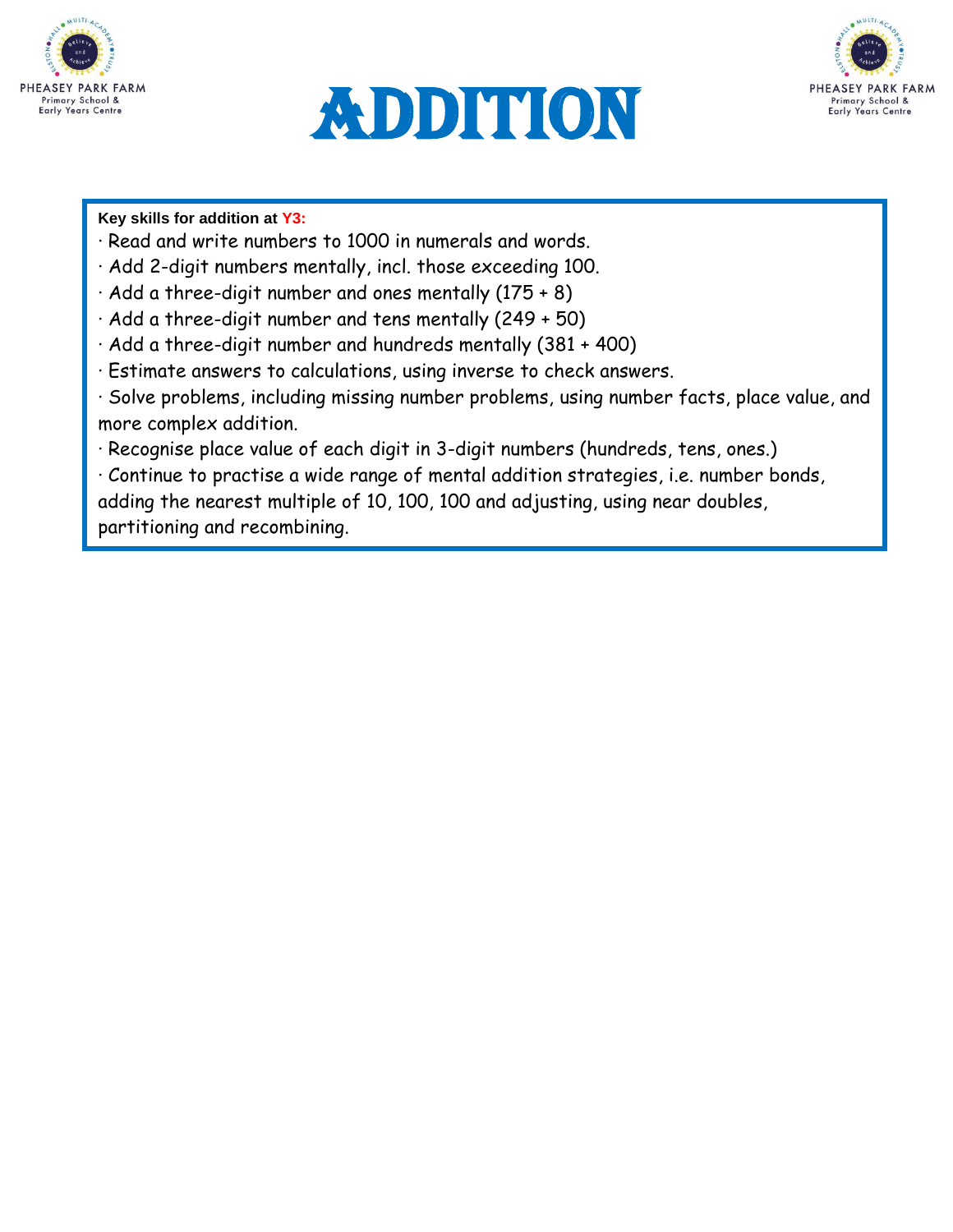![](_page_5_Picture_0.jpeg)

![](_page_5_Picture_1.jpeg)

![](_page_5_Picture_2.jpeg)

## **Key Objective**

**Add numbers with up to 4 digits using the formal written method of columnar addition where appropriate**

## **Vocabulary**

add, more, plus, and, make, altogether, total, equal to, equals, double, most, count on, number line, sum, tens, units, partition, plus, addition, column, tens boundary, hundreds boundary, increase, vertical, "carry", expanded, compact, **thousands, hundreds, digits, inverse** 

### **Compact Column Method**

 $^{+}$ 

Add units first.

'Carry' numbers underneath the bottom line.

1

Move from expanded addition to the compact column method, **adding units** first, and 'carrying' numbers **underneath** the calculation. Also include money and measures contexts.

![](_page_5_Figure_9.jpeg)

Key Objective<br>
digits using the formal w<br>
ddition where appropriat<br>
Vocabulary<br>
ltogether, total, equal to, experiment<br>
partition, plus, addition, co<br>
vertical, "carry", expanded<br>
column method, adding uy<br>
and measures con Introduce the compact column addition method by asking children to add the two given numbers together using the method that they are familiar with (expanded column addition-see Y3). Teacher models the compact method with carrying, asking children to discuss similarities and differences and establish how it is carried out.

Reinforce correct place value by reminding them the actual value is 5 hundreds add 3 hundreds, not 5 add 3, for example.

25 ↳ 6  $\overline{2}$  $L_{\pm}$ 5 q  $\ddot{}$  $\overline{5}$  $\bigcirc$ 4 ∩

Adding Thousands, Hundreds, Tens and Ones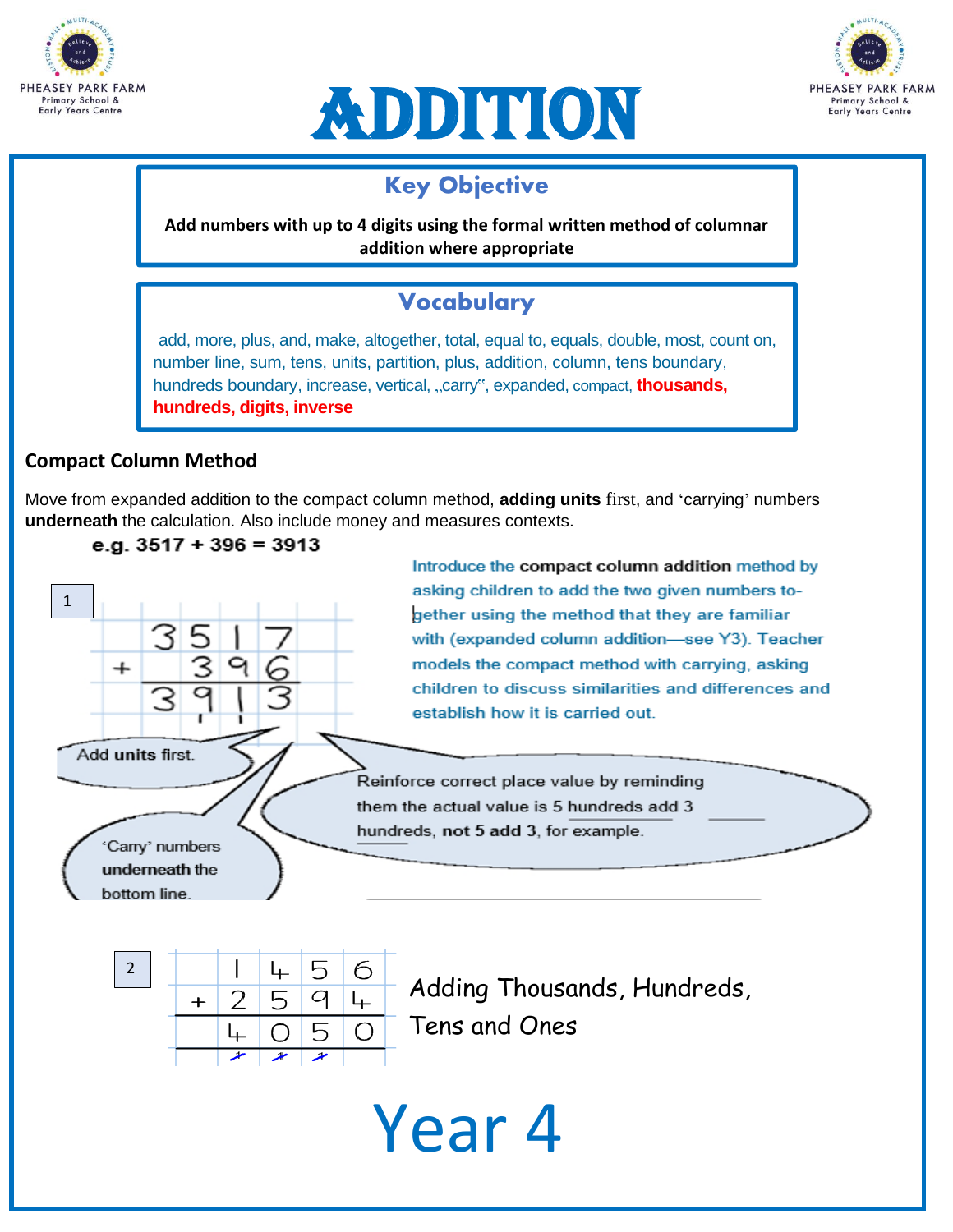![](_page_6_Picture_0.jpeg)

![](_page_6_Picture_1.jpeg)

![](_page_6_Picture_2.jpeg)

#### **Key skills for addition at Y4:**

- · Select most appropriate method: mental, jottings or written and explain why.
- · Recognise the place value of each digit in a four-digit number.
- · Round any number to the nearest 10, 100 or 1000.
- · Estimate and use inverse operations to check answers.
- · Solve 2-step problems in context, deciding which operations and methods to use and why.
- · Find 1000 more or less than a given number.
- · Continue to practise a wide range of mental addition strategies, i.e. number bonds, add the nearest multiple of 10, 100, 1000 and adjust, use near doubles, partitioning and recombining.
- · Add numbers with up to 4 digits using the formal written method of column addition
- · Solve 2-step problems in contexts, deciding which operations and methods to use and why.
- · Estimate and use inverse operations to check answers to a calculation.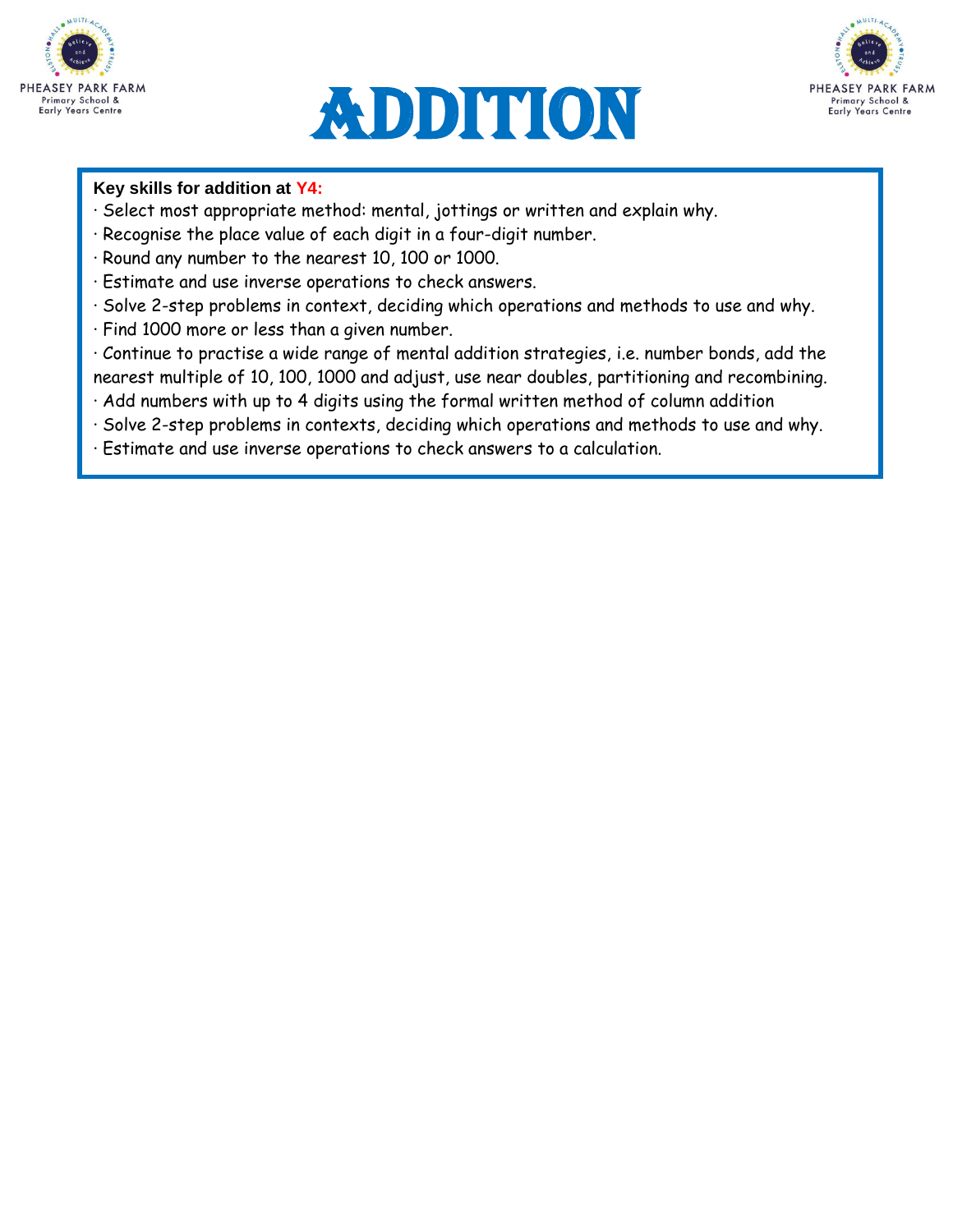![](_page_7_Picture_0.jpeg)

![](_page_7_Picture_1.jpeg)

![](_page_7_Picture_2.jpeg)

## **Key Objective**

**Add whole numbers with more than 4 digits, including using the formal written method of columnar addition**

# Vocabulary

**Key Objective**<br>
ore than 4 digits, includi<br>
thod of columnar addition<br> **Vocabulary**<br>
Itogether, total, equal to, expansion<br>
"carry", expanded, compare<br>
circarry", expanded, compare<br>
circar is with different nun<br>
circal p add, more, plus, and, make, altogether, total, equal to, equals, double, most, count on, number line, sum, tens, units, partition, plus, addition, column, tens boundary, hundreds boundary, increase, 'carry', expanded, compact, vertical, thousands, hundreds, digits, inverse & **decimal places, decimal point, tenths, hundredths, thousandths** 

### **Compact Column Method**

Including money, measures and decimals with different numbers of decimal places.

![](_page_7_Figure_9.jpeg)

1

4

The decimal point should be aligned in the same way as the other place value columns, and must be in the same column in the answer.

| $\mathbf{\hat{}}$ | Add place holder. | $\mathsf{L}$ |  |   | ◠<br>ت |
|-------------------|-------------------|--------------|--|---|--------|
|                   |                   |              |  |   |        |
|                   |                   | ∽<br>ر       |  | ◡ |        |
|                   |                   |              |  |   |        |

0

Say '6 tenths add 7 tenths'

to reinforce place value.

q

3

. . . .

|  | í. |              | 8 |  |
|--|----|--------------|---|--|
|  |    |              |   |  |
|  |    | $\mathbf{z}$ |   |  |
|  |    |              |   |  |

## **Adding numbers 5 digit**

![](_page_7_Figure_14.jpeg)

Pupils should be able to add more than two values, carefully aligning place value columns.

> Empty decimal places can be filled with zero to show the place value in each column.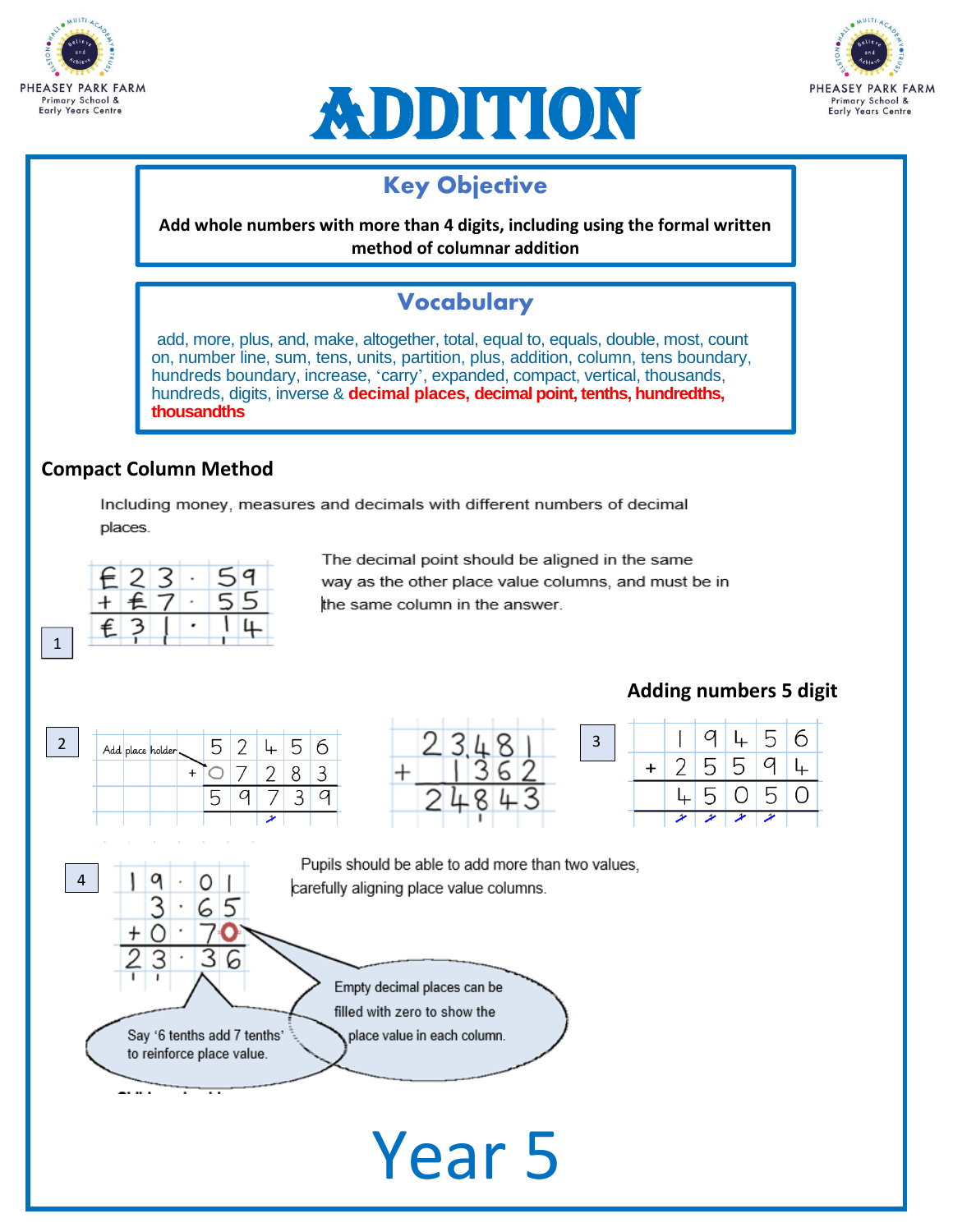![](_page_8_Picture_0.jpeg)

![](_page_8_Picture_1.jpeg)

![](_page_8_Picture_2.jpeg)

#### **Key skills for addition at Y5:**

-Add numbers mentally with increasingly large numbers, using and practising a range of mental strategies i.e. add the nearest multiple of 10, 100, 100 and adjust; use near doubles, inverse, partitioning and re-combining; using number bonds.

-Use rounding to check answers and accuracy.

-Solve multi-step problems in contexts, deciding which operations and methods to use and why.

-Read, write, order and compare numbers to at least 1 million and determine the value of each digit.

-Round any number up to 1 000 000 to the nearest 10, 100, 1000, 10 000 and 100 000.

-Add numbers with more than 4 digits using formal written method of columnar addition.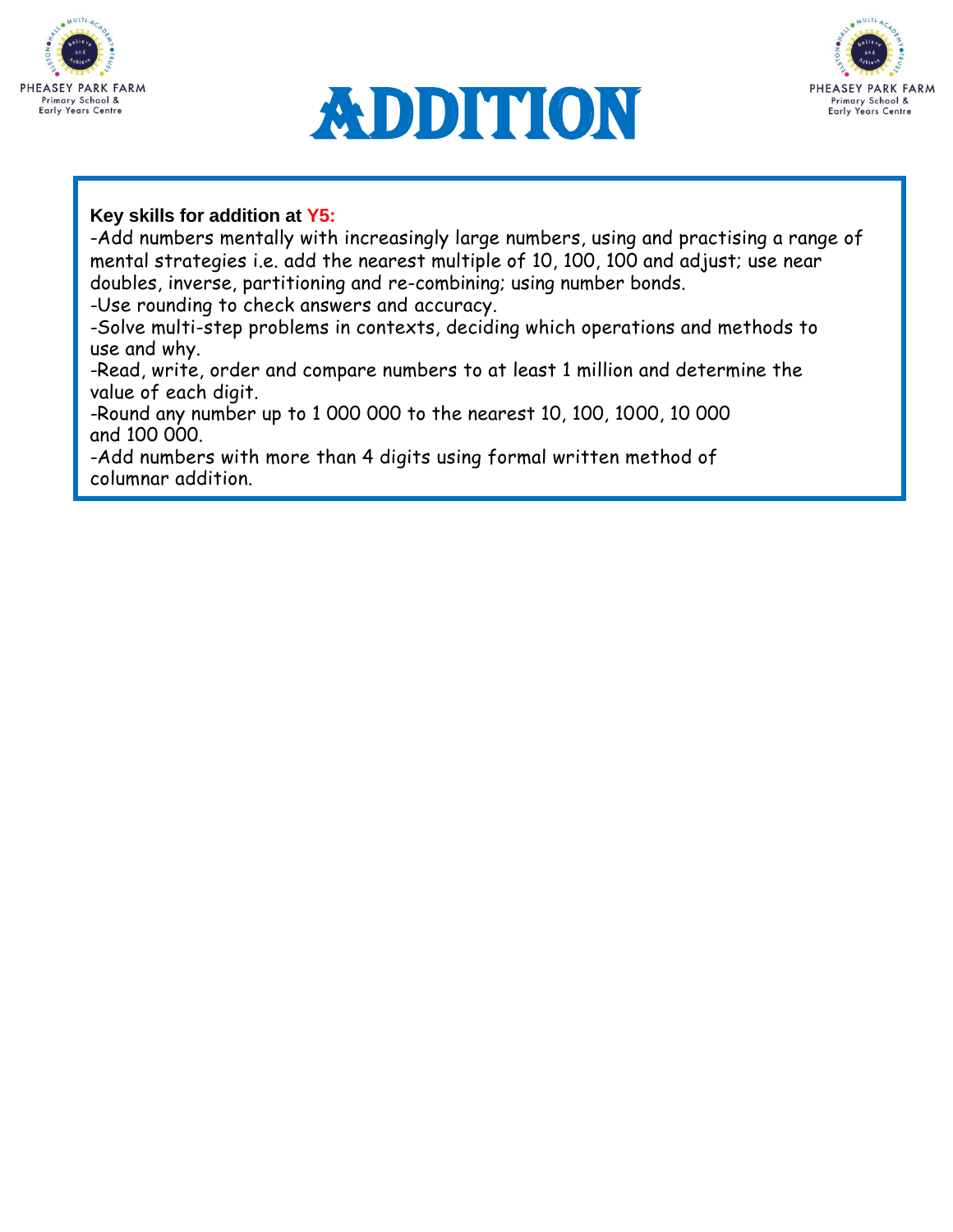![](_page_9_Picture_0.jpeg)

![](_page_9_Picture_1.jpeg)

![](_page_9_Picture_2.jpeg)

## **Key Objective**

**Add several numbers of increasing complexity**

## Vocabulary

Year 6 Key Objective add, more, plus, and, make, altogether, total, equal to, equals, double, most, count on, number line, sum, tens, units, partition, plus, addition, column, tens boundary, hundreds boundary, increase, "carry", expanded, compact, vertical, thousands, hundreds, digits, inverse, decimal places, decimal point, tenths, hundredths, thousandths

### **Compact Column Method**

3

2 3

 $\bm{+}$ 

9

59

9 3

 $\overline{2}$ 

|  |  | 789684     |           |  |
|--|--|------------|-----------|--|
|  |  | 6 5 5 3 9  |           |  |
|  |  | 8 5 5 2 23 |           |  |
|  |  |            | $\lambda$ |  |

З 6

 $\overline{5}$ 

Add place holder  $6.39$  $\mathbf{L}$ O  $\overline{2}$  $3\cdot 7$ 5  $+$  $\overline{5}$ 2 0. ◢

Adding several numbers with different numbers of decimal places (including money and measures):

- Tenths, hundredths and thousandths should  $\Box$ be correctly aligned, with the decimal point lined up vertically including in the answer row.
	- Zeros could be added into any empty decimal places, to show there is no value to add.

Empty decimal places can be filled with zero to show the place value in each column.

 $\Box$